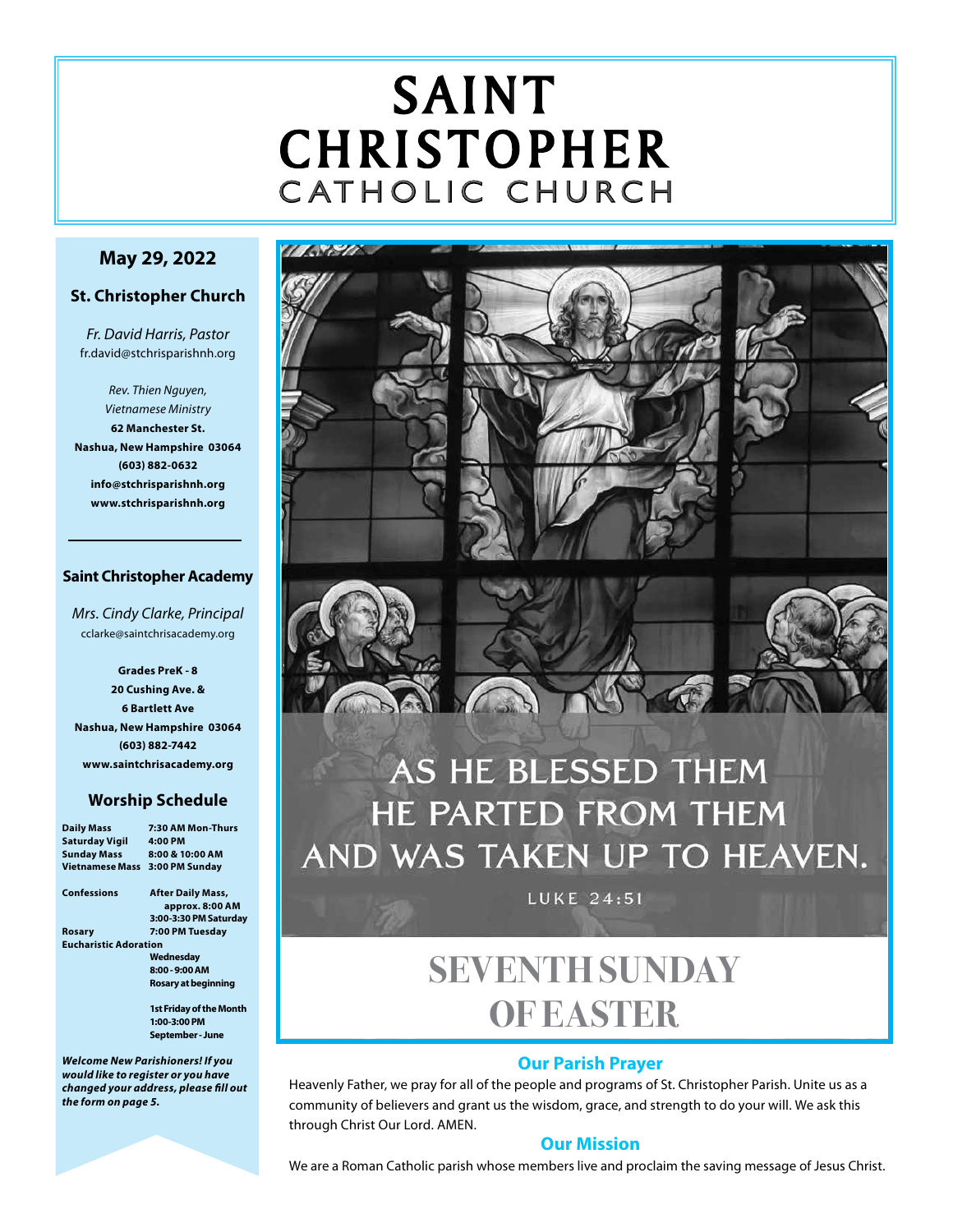# Mass Intentions

**Saturday, May 28**

4:00 PM Dick Blais by Dan & Sue Tracy

> Leona Marie Vacca by Michael Vacca

#### **Sunday, May 29**

8:00 AM Dick Blais by Michael and Theresa Viggiano

10:00 AM The people of the parish

3:00 PM Vietnamese Mass

#### **Monday, May 30**

7:30 AM Frances T. Ferullo by Nancy Pelletier

#### **Tuesday, May 31**

7:30 AM In Memory of Bernadette & Bill Diffley by Marie Coleman

#### **Wednesday, June 1**

7:30 AM Henry Lamont by Elizabeth Cote

#### **Thursday, June 2**

7:30 AM All Souls Day Intentions by Parishioners

**Friday, June 3** NO Mass on Friday

#### **Saturday, June 4**

| 8:00 AM | Sean Costello              |
|---------|----------------------------|
|         | by Larry and Kitty Provost |

4:00 PM Dick Blais by Louise Guertin

> Joanne O'Brien by her Family

#### **Sunday, June 5**

8:00 AM People of the parish

| 10:00 AM | <b>Matthew Trombly</b>     |
|----------|----------------------------|
|          | by Phil and Denise Trombly |
|          |                            |

3:00 PM Vietnamese Mass

### **The Sanctuary Lamp Burns This Week:**

The Sanctuary Lamp burns this week in memory of Leona Marie Vacca by Michael Vacca

#### **Altar Bread and Wine:**

The Altar Bread, which will become the Body of Our Lord Jesus Christ at all Masses during May will be offered for Leona Marie Vacca by Michael Vacca. It will be offered in June In Thankgiving for Fr. David Harris by grateful parishioners.



# **Giving God Our Best**

 After attending public schools as a child I remember the dramatic change when I started as a freshman in Catholic high school - a new city, new classmates, and challenging new standards. On top of that I had to transition from wearing t-shirts and sneakers to dress shirts, slacks, and neckties everyday! While putting on a tie each morning was sort of a pain and we grumbled often, I learned that the way I dressed affected the way I approached my daily goals and how I engaged with others. I felt and behaved differently. Our outward appearance has an impact on our inward disposition.

It wasn't that long ago when wool suits for men and dresses and hats for women were the norm at Mass (and that was without air conditioning!). While I don't propose the return of that standard, I think the special care people took with their Mass attire reflected their reverence for the miracle of the Eucharist. The way we dress and present ourselves at Mass affects on our own soul and the souls of others – it points to the importance of our beliefs. I imagine it also affects our Heavenly Father who delights when His cherished children seek to offer Him their best.

With the warmer weather here for the next few months, the tendency to dress casually and immodestly for Sunday Mass increases exponentially. There is no dress code for attending Mass and I don't judge people based on what they wear. Yet we should still strive to dress appropriately and modestly for the sacred space we enter and the solemn mysteries we celebrate. To help us honor God by how we dress at Mass, we could ask ourselves:

#### *Does the way I present myself look like I am going somewhere special and important?*

*Does God deserve the same respect that I offer to others by the way I would dress for a special dinner, my job, or even a golf outing?*

## *Is my attire modest? Might it draw the attention of other worshippers away from the Lord and towards me?*

 Preparing ourselves both inwardly and outwardly for Mass often demands a little effort, time, and sacrifice. But when we remember what God has done for us and continues to do



## **Craving More Peace and Less Stress this season?**

Join us on Monday, June 27th at 7:00 PM in the Church Hall for a Night of Reflection on Claire McGarry's book *Grace in Tension: Discover Peace with Martha and Mary*. Outlining the G-I-F-T acronym, Claire will walk us through the steps for how we transform our tension into grace at the feet of Jesus, the place where all wonderful transformations take place.

This is a free event with no need to RSVP. Claire will be available to sign and sell copies of her book immediately after the presentation.

If you can't make it but would still like to purchase a book, email Claire at graceintensionbookorder@gmail.com for a signed copy, or find it on Amazon.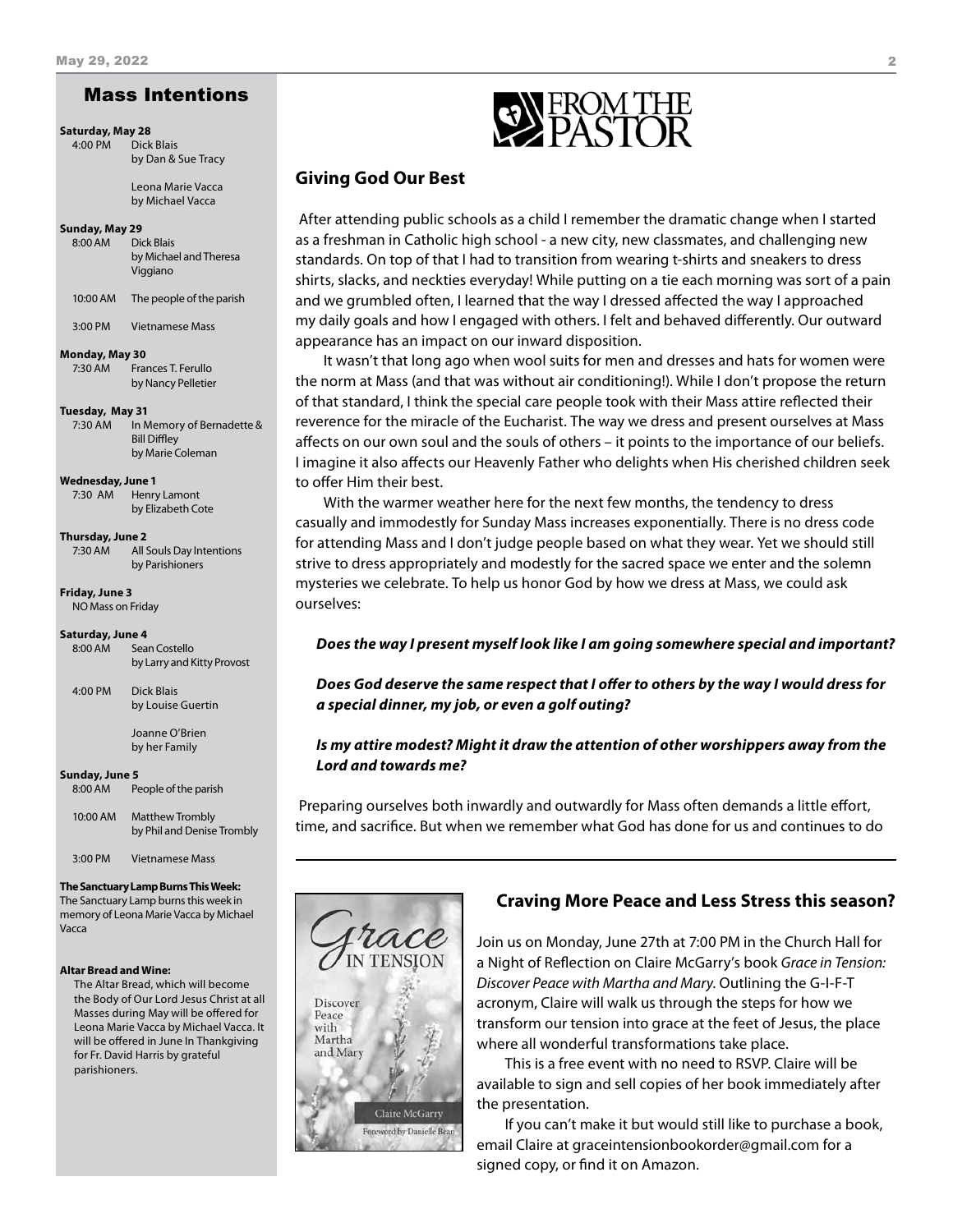## **New Hampshire Catholic Appeal**

We are grateful to all of our parishioners who have made a gift to the New Hampshire Catholic Appeal. As of today, we have raised \$21,400 towards our parish goal of \$37,937. 100% of the funds raised above this Appeal goal are returned to our parish this year. If you have not made your gift yet, please bring your gift envelope to Mass next weekend or you can make your gift online at www.catholicnh.org/nhca. Extra gift envelopes are available in the pews. We need the support of all our parish families in order to reach our parish goal. Thank you for your support of these important needs and ministries of the Church.

# **Recognizing Excellence Awards Gala**

Join the Catholic Schools Office at the Recognizing Excellence Awards Gala on June 16th when we will officially honor our School Leader of the Year, Clergy Member of the Year, Community Partner of the Year and most especially our Teacher of the Year. *Saint Christopher Academy is blessed to have five teacher nominees this year, including Deb Matson-Champagne, Sandra Brazier, Scott Maxwell, LoRetta Lowry, and Lana Tyrrell***.** You can register for the Gala at 2022-gala. eventbrite.com.

# **Congratulations Fr. David!**

Congratulations to Fr. David as he celebrates his 5th anniversary of ordination to the priesthood on June 3rd! Fr. David was ordained by Bishop Peter Libasci on June 3, 2017 at St. Joseph Cathedral in Manchester. Please take a moment to thank Fr. David for accepting his call to the priesthood and for his service to the church and parishioners at St. Christopher!

# **First Saturday Mass in Honor of the Blessed Virgin Mary**



*June 4*

*Saturday,*

*8:00 AM*



**First Friday Eucharistic Adoration**

**June 3 1:00-3:00 PM**

After many years of prayer and preparation, Deacon Peter Nguyen ("Seminarian Peter") will finally be celebrating his ordination to the priesthood on June 4th!

The ordination Mass is open to the public and you are invited to attend. If you have never been to an ordination before, it is an incredibly beautiful and moving experience!

# **Deacon Peter's Ordination to the Holy Priesthood**

*Saturday, June 4th at 10:00 AM*

St. Joseph's Cathedral 145 Lowell Street, Manchester

Live streaming at https://www.stjosephcathedralnh.org

Please pray for Deacon Peter as he prepares for the beginning of his priestly ministry to the faithful of our diocese!



# **We're Here for YOU at St. Christopher Parish!**

### *Rectory Hours:*

| Monday - Thursday 9:00-3:00 |            |
|-----------------------------|------------|
| Friday                      | 9:00-12:00 |

*Rectory Phone:* 882-0632 *Rectory Email:*

*info@stchrisparishnh.org*

*Fr. David Harris fr.david@stchrisparishnh.org*

*Administrative Asst.* - *Kitty Provost kprovost@stchrisparishnh.org*

*Bookkeeper* - *Jean Dickson bookkeeper@stchrisparishnh.org*

*Director of Music & Organist* - *Carol Ann Skabo music@stchrisparishnh.org*

*Religious Educ.* - *Christine Mercurio cmercurio@stchrisparishnh.org Confirmation* - *Alex Sullivan asullivan@stchrisparishnh.org RCIA* - *Joe Mercurio rcia@stchrisparishnh.org*

*Finance Committee -- Tom Nardone tnardone.work@gmail.com*

*Bulletin - Marta Nissen bulletin@stchrisparishnh.org*

Bulletin submissions are due one week before publication.

### **Support the parish through Faith Direct!**

Use the QR code below to quickly and easily access Faith Direct! You can enroll in Faith Direct, make a one-time gift or log in to your current Faith Direct account!

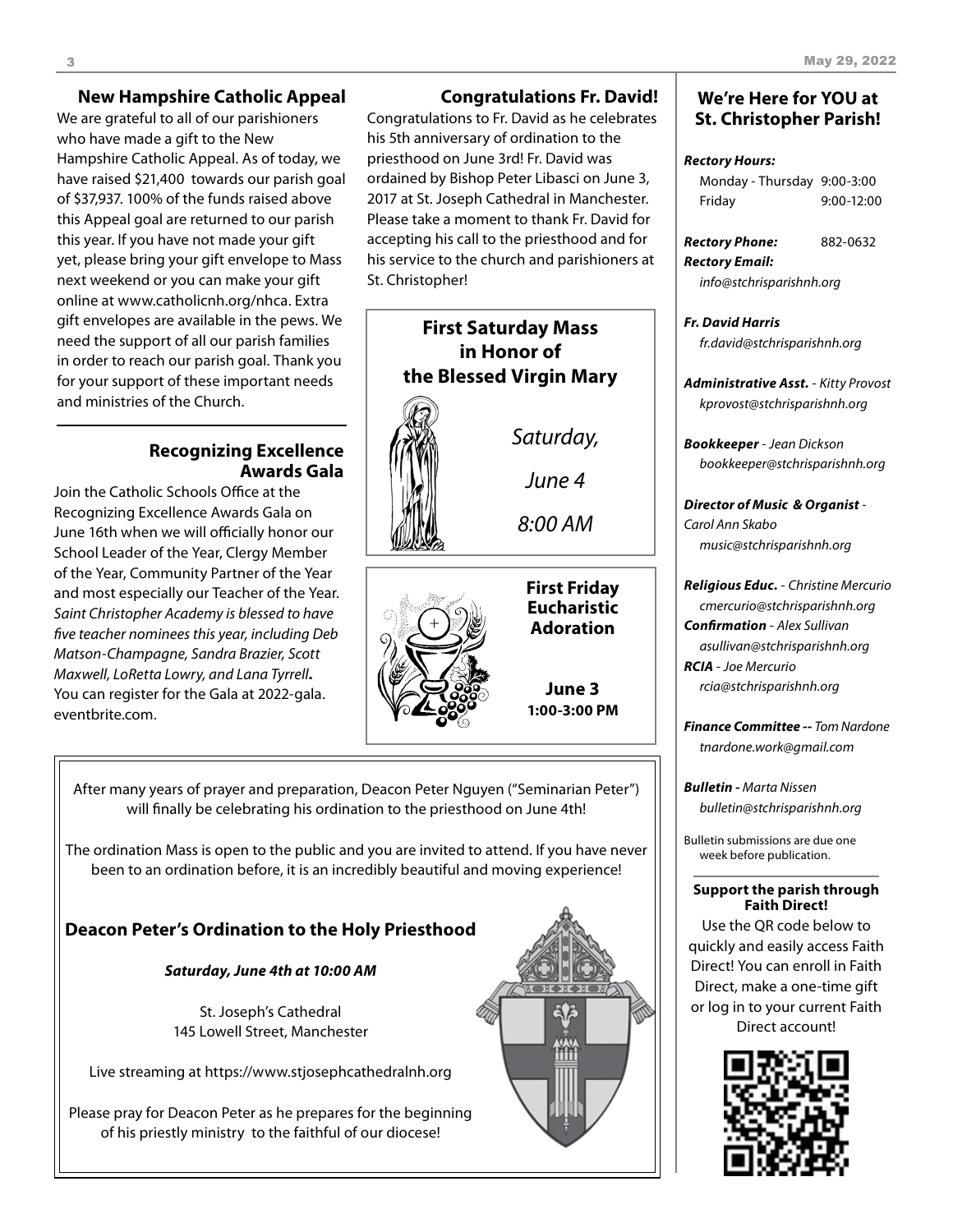

#### *May 22, 2022 Offertory*

| <b>Offertory Envelopes</b>      | \$4,002.00 |
|---------------------------------|------------|
| Loose Offertory                 | \$428.00   |
| <b>Faith Direct</b>             | \$2,613.50 |
| <b>Faster Total</b>             | \$7,043.50 |
|                                 |            |
| <b>Ascension Thursday</b>       | 385.00     |
| Total-to-date: \$380.00         |            |
| <b>Catholic Relief Services</b> | \$25.00    |
| Total-to-date: \$1,954.00       |            |
|                                 |            |

**Thank you for supporting your Spiritual Home!**



Saint Christopher Academy is a pre-kindergarten through grade 8 Catholic school located on two nearby locations. At SCA, student are immersed in an authentically Catholic, academically excellent education within the embrace of a safe, joy-filled community.

*Visit us online at SaintChrisAcademy.org*

> *Now accepting applications for 2022-2023!*

# **Msgr. Kelley Celebrates 50th Jubilee of Priesthood**

On May 20, former St. Chris pastor Monsignor Richard Kelley celebrated his 50th Golden Jubilee of priesthood! Now retired and residing at St. Patrick Parish in Pelham, Fr. Kelley was honored at a mass and recption at St. Patrick's last weekend. St. Chris parishioners are welcome to send him a card or note of congratulations and thanksgiving at:

Rev. Msgr. Richard Kelley St. Patrick Parish 12 Main St. Pelham, NH 03076

> **Vacation Bible School Volunteers needed!**



*Vacation Bible School Volunteers needed! Join the FUN! Share your faith at VBS! We need to add you to our crew and get this trip rolling!*

*Theme*: Monumental 2022! *When*: July 25-July 29, 2022. *Time*: 8:30 -11:30 AM *For*: kids entering grades K to Grade 5

Come join us for a rockin' good time amid the colorful canyons of the Southwest!… where we explore God's awesome strength along the sunbaked trails! Bible stories each day, Saint of the Day, singing, dancing, music, crafts, snacks and outdoor games galore as we hear and learn how to form a rock solid faith in God for the journeys ahead! We will need lots of volunteers to make this event happen- please email cmercurio@stchrisparishnh.org if you are age 18+ and want to help us make an amazing trek! All adult volunteers must undergo a background check and complete child safety training classes as mandated by the Diocese of Manchester. Youth volunteer slots will be filled as soon as we have our 18+ crew assembled! It's going to be a MONUMENTAL time!

# **Fiat And Quo Vadis Days Vocation Camps**

Do you know where your life is going? The Lord Jesus has a great plan for your life! High school age young men and women (ages 14-18) are invited to attend our upcoming vocation camps to look at the Lord's call in your life while having lots of fun. Fiat Days for young women is held July 25-28 and Quo Vadis Days for young men is held August 8-12. These are overnight camps held at Magdalen College in Warner, NH and are led by priests, sisters, and seminarians from the diocese. The camps include a full schedule of hiking, swimming, canoeing, sports and games, daily Mass and prayer, and opportunities to grow in friendship with the Lord and with each other. The cost is only \$50 and financial aid is available. For more information and to register please visit liveinblackandwhite.com or contact Becky Vinson in the Vocations Office at 603-663-0153 or rvinson@rcbm.org.

# **Catholic Communication Campaign**

The Catholic Communications Campaign is this weekend, May 28 and 29. This collection supports diocesan and national efforts to ensure a Catholic presence in the media as well as Catholic communications programs such as PARABLE Magazine and our diocesan website.

# **Corpus Christi Corner**

Corpus Christi Food Pantry was able to provide Easter food baskets for over a hundred families. St Joseph Parish donated Easter baskets for all the children in the families that we served. Thanks to the continued generosity of St. Christopher's Parish, we were able to fill the dinner baskets. Last month's list of suggested items included the food we needed for the Easter dinners.

During the month of April, 222.2 pounds of food was collected from St. Chris, with a value of \$382.20. Suggested food for the month of May include: Cocoa mix, refried beans, canned pasta, syrup, brownie mix, Graham crackers, tomato soup, canned beets and chicken noodle soup. There are baskets located at each of the church entrances for your donations. Thank you!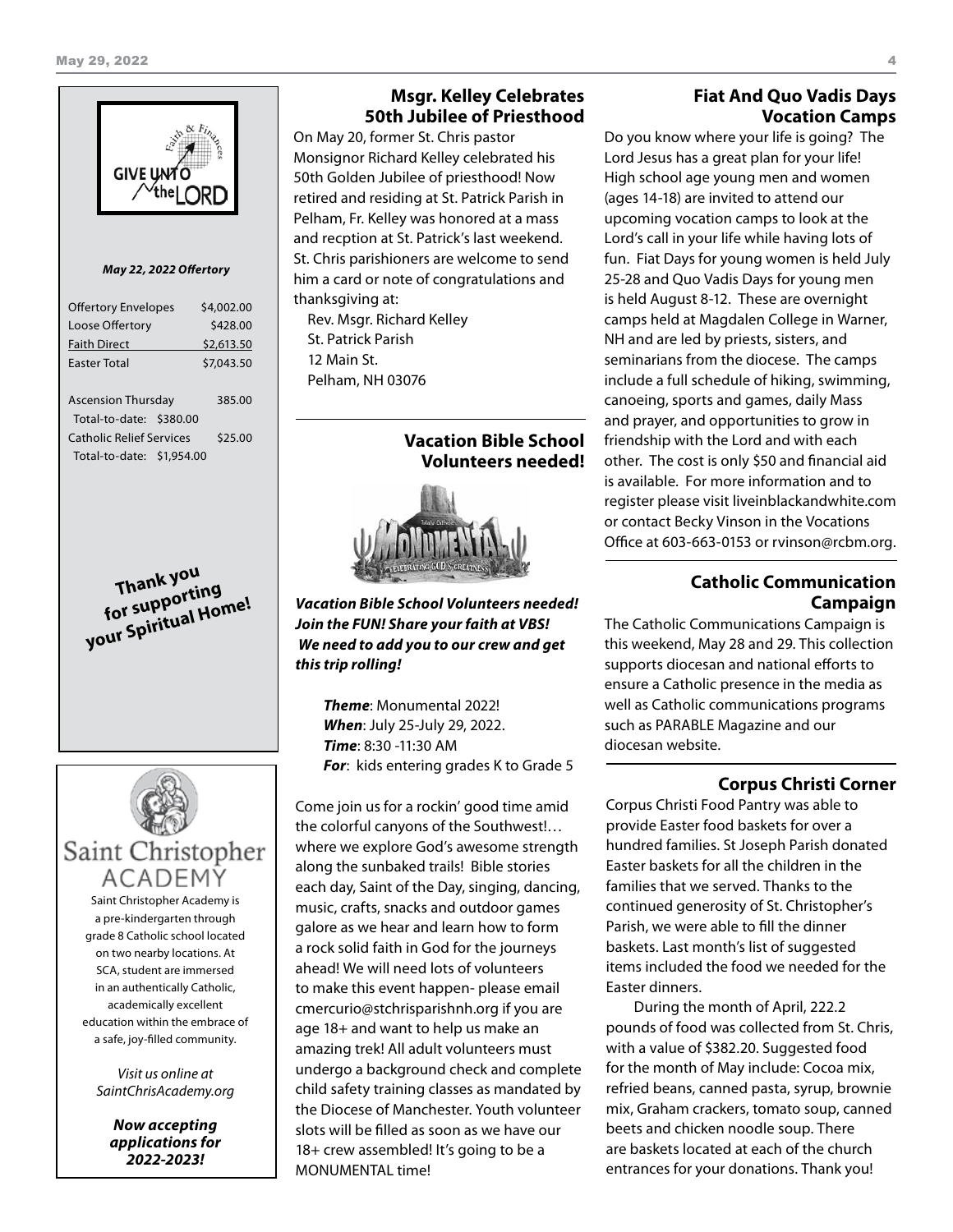# **Sacrament classes for FIRST COMMUNION and CONFIRMATION! Fall 2022!**

If you have a student interested in preparing for Reconciliation, Confirmation, or First Communion, classes begin in September. Register now to hold your slot! *Families with an older student seeking Confirmation should contact the parish- cmercurio@stchrisparishnh.org*

*GRADE 2 Students! RECONCILIATION begins Fall 2022*-- Baptized students in Grade 2 and up from our parish who are seeking *Reconciliation* should register for this class. Students and a parent attend 8 Sunday evening classes and prepare to receive this wonderful sacrament. *Students must also be registered for either our Family Faith program or enrolled at a Catholic school for their ongoing faith formation.* Visit stchrisparishnh.org for registration information. Questions? Email: cmercurio@stchrisparishnh.org

*GRADE 3 Students- CONFIRMATION begins Fall 2022 --* Students in grade 3 who received their Reconciliation last Fall may register for this *CONFIRMATION* class. This class meets on 8 Sunday mornings. Families attend the 10:00 AM Mass and then proceed downstairs for class from 11:00-12:00 noon. Class time is subject to change. Students and a parent participate together as they learn and prepare to receive both Confirmation and Eucharist in Spring 2022. Students registering for this class also register for First Eucharist, which runs from January to May 2022. *Students must also be registered for either our Family Faith program or be enrolled at a Catholic school for their ongoing faith formation.* Sacrament prep forms can be found at our parish website (stchrisparishnh.org) to print and return. Questions? Contact cmercurio@stchrisparishnh.org

*GRADE 3 Students- First Communion begins Spring 2023* --Students in grade 3 who have received Reconciliation and have attended Confirmation prep classes last Fall may register for this *First Eucharist* class. This class meets on 8 Sunday evenings from 4:30-5:30 PM. Student and a parent participate together as they learn and prepare to receive both Confirmation and Eucharist in Spring 2022. *Students must also be registered for either our Family Faith program or enrolled at a Catholic school for their ongoing faith formation.* Sacrament prep forms can be found at our parish website (stchrisparishnh.org) to print and return. Questions? Email cmercurio@stchrisparishnh.org

# **Christ In Us Family Faith Program**

# *Grades K-Grade 8*

Our Family Faith program will begin September 18th at 8:30 AM. We hope to see you there!

*NEW this Fall!- Our program is expanding to include Grades 7 and 8! Our parish students* in public school grades K to grade 8 AND their families will gather once a month in the Church hall for a light breakfast and family based activity! Students will then participate in a grade level lesson in a classroom setting while their parents participate in a program just for them. We can all use a recharge in our faith journey! Students will continue with self paced lessons at home each week and submit completed work online.

Registration forms can be found on our parish website at stchrisparishnh.org Questions? Email Christine Mercurio at cmercurio@stchrisparishnh.org.



*Lord, hold our troops in your loving hands. Protect them as they protect us. Bless them and their families, For the selfless acts they perform, For us in our time of need. And give us peace. We ask this in the name of Jesus, Our Lord and Savior. Amen.*

Please pray for the following service people from our parish:

Children of William & Yvette Berthelotte: LTC Brian Berthelotte (Army); LtCol Mark Berthelotte (USAF); LCDR Brad Berthelotte (Navy)

Grandson of William & Yvette Berthelotte: Sgt. Matthew Berthelotte

(USMC)

Son of John & Alana Kocsis: SSG. John Kocsis III (Army)

Son of Joseph & Sue Strob: Maj. Rob Strob

Son of David & Patricia Taylor: SFC James Taylor (Army)

Grandson of Lorraine St. Pierre PFC Alexander St. Pierre (Army)

Sons of Laurie Kopka and Grandsons of Madeleine Kopka: AT2 Michael Allard (Navy) AME2 Joseph Allard (Navy)

Daugher of John Soltis: Lt.Col. Kristen Soltis (USAF)

Granddaughter of Dan & Sue Tracy: Cpt. Brittany DesLauriers (Army)

Grandson of Betty Batey: Major Nick Batey USAF

Nephew of Karen Narkis: AMT3 David P. Narkis (Coast Guard)

*To add to our military prayer list, email bulletin@stchrisparishnh.org or call the Rectory at 882-0632.*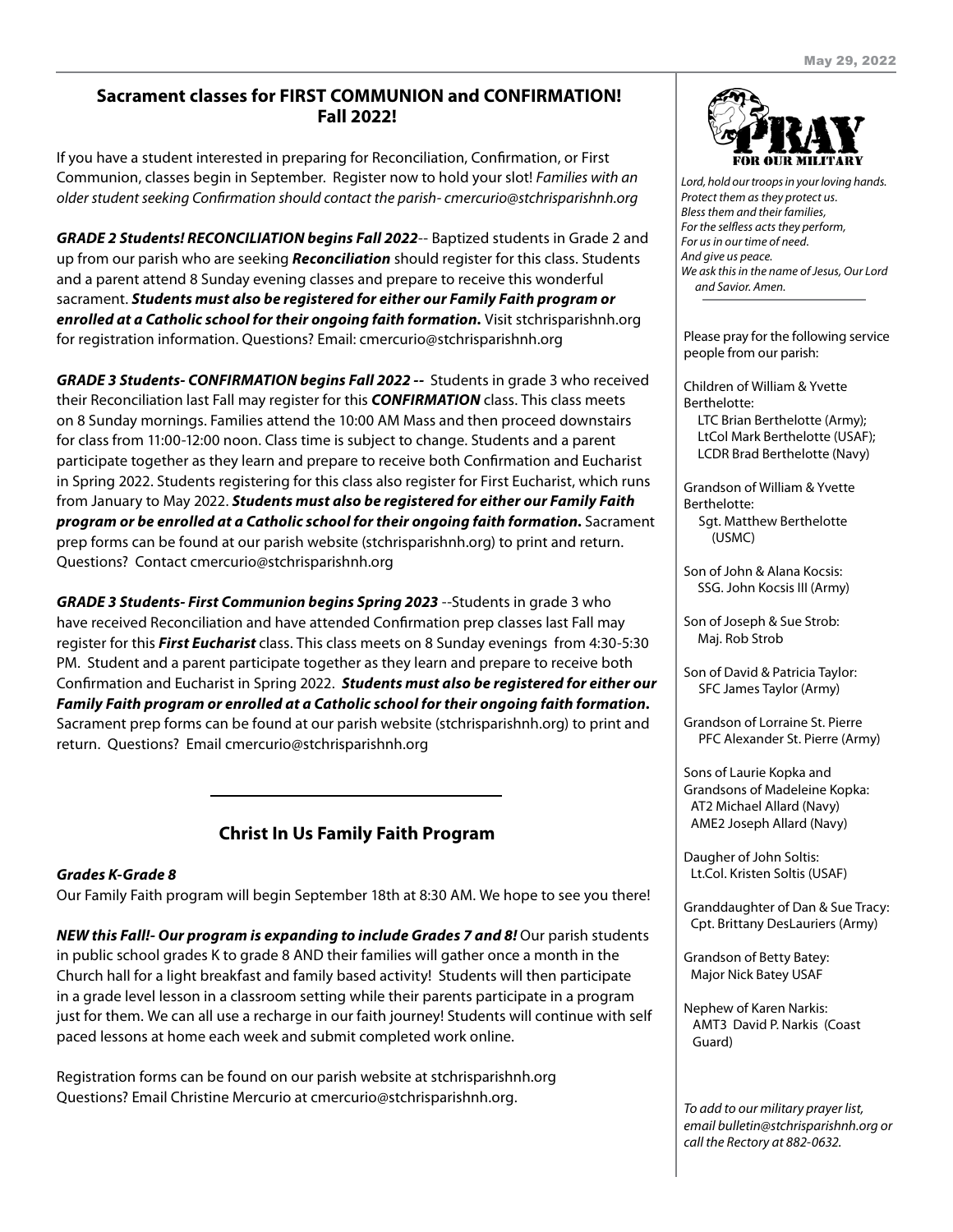# *St. Christopher Parish Community Outreach*

# **Parish Prayer Line** *Overwhelmed by life, by care? May we help with our prayer?*

St. Christopher's Prayer Line -- 24/7 from us to Heaven!

*Go online to* www.stchrisparishnh.org

> *Send email to* prayerhotline@ stchrisparishnh.org

## **Prayer Shawls**

Our prayer shawl ministry, Creating for our Community, gathers once a month to knit, crochet, and pray as they create beautiful prayer shawls. If you know of someone who could benefit from the gift of a Prayer Shawl, whether they are having difficult time, or simply need the comfort of Prayer wrapped around their shoulders, please contact the rectory at 882-0632.

## **Outreach Ministry**

If you are homebound and cannot attend Mass and would like to receive communion, please call the Rectory 882-0632.

# **Home Visitation Ministry**

The Home Visitation ministry offers in-home visits for Christian fellowship, conversation, and prayer for parishioners who are unable to attend parish Masses and gatherings due to age or infirmity. We offer a comfortable way to experience Jesus' caring presence.

Please note that this ministry does not provide services such as errands, rides, and housework.

Contact Janet Murphy at 603- 204-8382 to arrange a visit.

# **St. Andrew Dinner**

St. Andrew was the first of the Apostles to hear Jesus' call to follow Him. If you are a young man considering a vocation to the priesthood or who would simply like some help hearing the Lord's call in your life, join us for a St. Andrew Dinner at St. Patrick Parish Parish in Newport, NH on June 12. Visit www.liveinblackandwhite.com for more information.

**Thank You Bulletin Advertisers**

A sincere "Thank You" to all of our loyal advertisers who support our parish bulletin. The bulletin is one of our main communication tools and we are thankful that this crucial communication piece is provided at no cost thanks to generous advertising support. Please say thanks to our sponsors!

# **Vita et Caritas Award**

The Diocese of Manchester is currently seeking nominations for the Vita et Caritas Award (For Life and Love Award), given to a NH volunteer of a non-profit organization who makes significant contributions that help transform the lives of women, children and families. The non-profit organization will also receive a \$2,500 grant from the Bishop's Charitable Assistance Fund. An application form and information is available www.catholicnh.org. Nominations may be submitted electronically and are due by June 3, 2022.

# **Week-Long Book Sale at Saint Kathryn's**

Saint Kathryn Religious Goods will host a week-long preowned book sale from June 6 - 11 during our regular store hours of 9:00 AM – noon, Monday through Thursday and Saturday. There are thousands of titles to choose from, most of them only \$1.00- \$2.00. There is ample parking. Please come early for the best selection! 4 Dracut Road, Hudson. Questions? Please contact the store at 603-595-4463.

## **For Vocations**

"You will be My witnesses to the ends of the earth." If you think the Lord may be inviting you to carry on His mission as a priest, deacon or in the consecrated life, contact the Vocation Office at mmason@rcbm.org.

# **Saint Christopher Academy Accepting Applications for Fall 2022**

Families looking for an outstanding prekindergarten through grade 8 Catholic education are invited to apply to Saint Christopher Academy for the Fall of 2022. At Saint Chris, we value academic excellence and spiritual development within a caring, joy-filled community. Our dual Nashua campuses serve grades pre-k to grade 5 at our lower campus and grades 6 to 8 at our nearby upper campus. To learn more, visit SaintChrisAcademy.org or contact Enrollment Coordinator Lorrice Bedard at 603-882-7442, ext. 310

# **Welcome! Please use this form to register!**

*St. Christopher Parish welcomes all visitors to our Spiritual Home! If you are interested in joining the parish, please complete the form below and either drop it in the Offertory Basket or mail it to the Rectory. One of our Parish staff members will be in touch. Registration forms are also available online at www.StChrisParishNH.org.*

| <b>Name</b>                   | Email _______________________ |  |
|-------------------------------|-------------------------------|--|
| <b>Address</b>                |                               |  |
|                               |                               |  |
| Phone _______________________ |                               |  |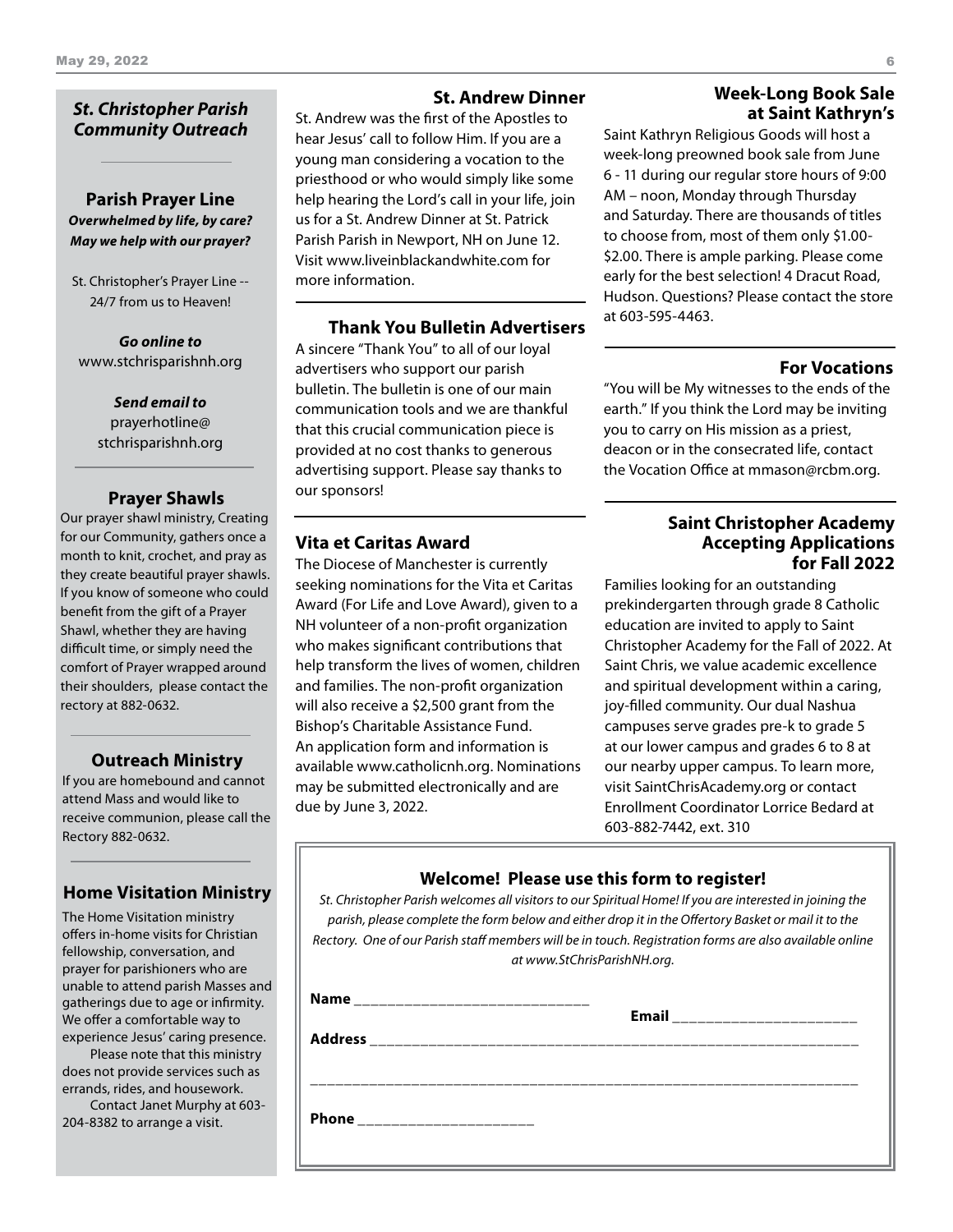

# **Family Connection to this Week's Gospel**

#### *Gospel Reading: Luke 24:46-53*

*Jesus is taken to heaven and the disciples remain in Jerusalem awaiting his sending of the Spirit.*

Any family that has tried to sit down to a family dinner or packed the car for a trip has heard children argue at least once about who should sit where. To sit next to someone, especially if that person is important, is to have a place of honor. Jesus has this place of honor, seated now at the right hand of the Father (as we say in the Nicene Creed and the Apostles' Creed), but there's more to this metaphor than where Jesus sits in relation to God. To be in the place of honor is also to be in a place of power. Knowing people in powerful places can be very helpful. Children remind us of this each time we are called upon to referee a conflict. Jesus, honored now at God's right hand, is a powerful ally for us.

As you gather as a family, recall a time when there was a discussion, or perhaps even an argument, about where people were going to sit. Talk about why it might be important to a person to sit in a particular place. Mention that in this Sunday's Gospel we learn about Jesus' place in heaven. Read together Luke 24:46-53. Talk about how in the Creed we describe Jesus' place in heaven as "seated at the right hand of the Father." Discuss what we might learn about the relationship between God and Jesus from today's Gospel and from the Creed and what we can learn about Jesus' relationship to us. Observe that one of the things we learn is that Jesus continues to help us from this place of honor in heaven. Pray together the Apostles' Creed. *Reprinted from http://www.loyolapress.com*

# **Visitation of the Virgin Mary**

*(May 31)*

This is a fairly late feast, going back only to the 13th or 14th century. It was established widely throughout the Church to pray for unity. The present date of celebration was set in 1969, in order to follow the Annunciation of the Lord and precede the Nativity of Saint John the Baptist.

Like most feasts of Mary, it is closely connected with Jesus and his saving work. The more visible actors in the visitation drama (see Luke 1:39-45) are Mary and Elizabeth. However, Jesus and John the Baptist steal the scene in a hidden way. Jesus makes John leap with joy—the joy of messianic salvation. Elizabeth, in turn, is filled with the Holy Spirit and addresses words of praise to Mary—words that echo down through the ages.

It is helpful to recall that we do not have a journalist's account of this meeting. Rather Luke, speaking for the Church, gives a prayerful poet's rendition of the scene. Elizabeth's praise of Mary as "the mother of my Lord" can be viewed as the earliest Church's devotion to Mary. As with all authentic devotion to Mary, Elizabeth's (the Church's) words first praise God for what God has done to Mary. Only secondly does she praise Mary for trusting God's words.

Then comes the Magnificat (Luke 1:46-55). Here, Mary herself—like the Church traces all her greatness to God.

## *Reflection*

One of the invocations in Mary's litany is "Ark of the Covenant." Like the Ark of the Covenant of old, Mary brings God's presence into the lives of other people. As David danced before the Ark, John the Baptist leaps for joy. As the Ark helped to unite the 12 tribes of Israel by being placed in David's capital, so Mary has the power to unite all Christians in her son. At times, devotion to Mary may have occasioned some divisiveness, but we can hope that authentic devotion will lead all to Christ and therefore, to one another. *reprinted from https://www.franciscanmedia.org/*

## **Prayer to Saint Michael**

*St. Michael, the Archangel, defend us in battle. Be our defense against the wickedness and snares of the devil. May God rebuke him, we humbly pray; and do thou, O Prince of the heavenly hosts, by the power of God, cast into hell, Satan and all the other evil spirits who prowl about the world seeking the ruin of souls. Amen.*

# **Prayer for Vocations**

*O Holy Spirit, Spirit of wisdom and divine love, impart Your knowledge, understanding, and counsel to youth that they may know the vocation wherein they can best serve God. Give them courage and strength to follow God's holy will. Guide their uncertain steps, strengthen their resolutions, shield their chastity, fashion their minds, conquer their hearts, and lead them to the vineyards where they will labor in God's holy service. Amen.*

# **Prayer for Priests**

*Gracious and loving God, we thank you for the gift of our priests. Through them, we experience your presence in the sacraments. Help our priests be strong in their vocation. Set their souls on fire for your people. Grant them the wisdom, understanding, and strength they need to follow in the footsteps of Jesus. Inspire them with the vision of your Kingdom. Give them the words they need to spread the Gospel. Allow them to experience joy in their ministry. Help them to become instruments of your Divine grace. We ask this through Jesus Christ, who lives and reigns as our Eternal Priest. Amen.*

In the Words of Pope Francis

"My peace I give you" (Jn 14:27). Jesus knows that on our own we are not able to cultivate peace, that we need help, a gift, the Holy Spirit. It is He who disarms the heart and fills it with serenity."

> *Pope Francis I @ Pontifex May 22, 2022*